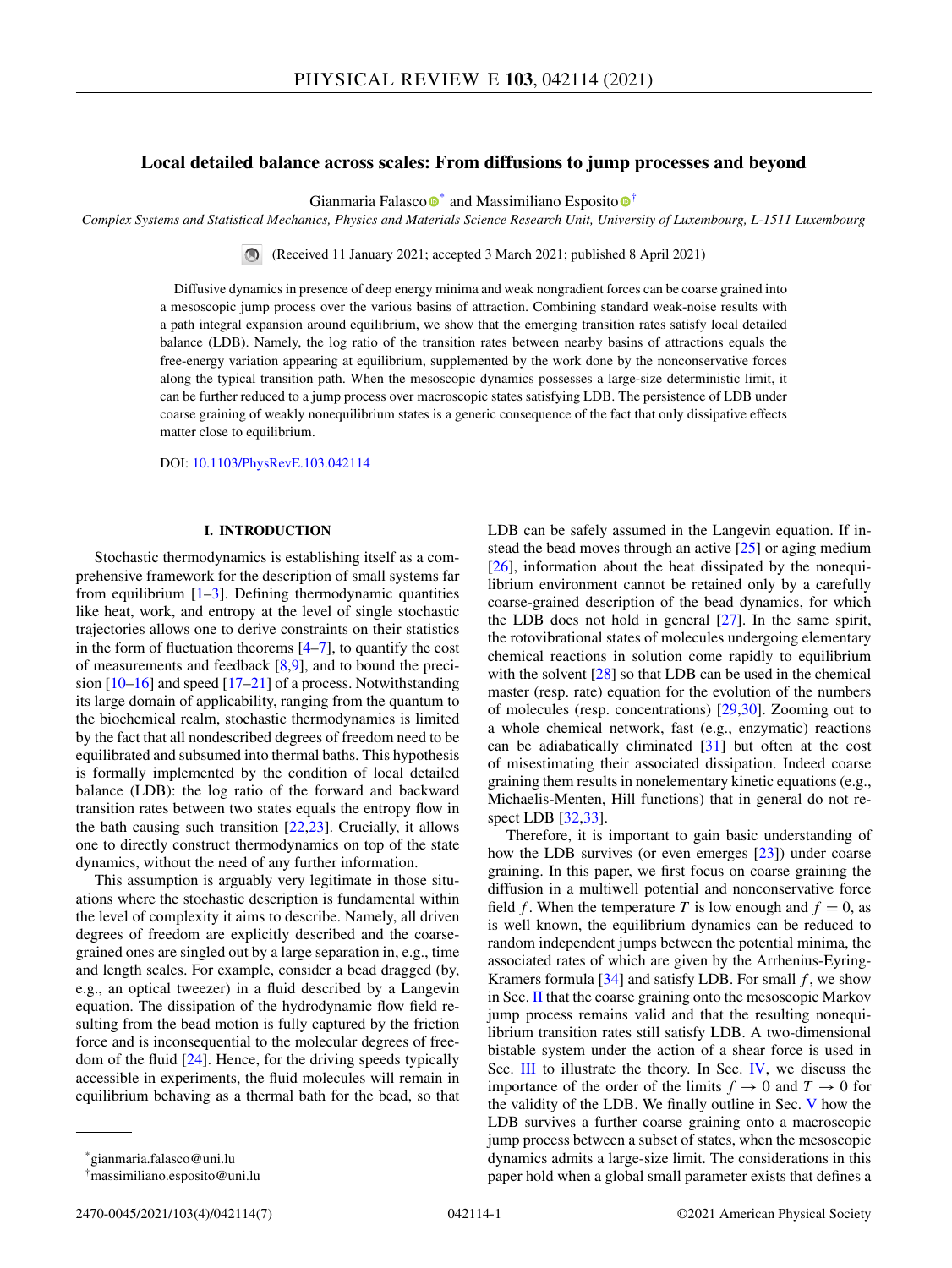#### **II. COARSE GRAINING THE DIFFUSIVE DYNAMICS**

## **A. Stochastic thermodynamics of diffusion**

We consider the Langevin dynamics in  $\mathbb{R}^d \ni r$ :

<span id="page-1-0"></span>metastable states [\[44\]](#page-6-0).

$$
\dot{r} = -\mu \nabla U(r) + \mu f(r) + \sqrt{2D}\xi, \qquad (1)
$$

where  $U(r)$  is a bounding potential energy,  $f(r)$  is a nongradient force, and  $\xi$  is a zero-mean Gaussian white noise (in units of Boltzmann constant  $k_B$  equal to 1). The stochastic dynamics (1) can be described from two other equivalent standpoints. First, by the Fokker-Planck equation for the probability  $p(r, t)$ that the system is in *r* at time *t*

$$
\partial_t p(r,t) = -\nabla \cdot \underbrace{[\mu F(r)p(r,t) - D\nabla p(r,t)]}_{j(r,t)},\tag{2}
$$

where  $j(r, t)$  is the probability current. Second, by the conditional path probability [\[45\]](#page-6-0)

$$
P[\omega|r(0)] = e^{-\frac{1}{4D}\int_0^t d\tau \{[r(\tau) - \mu F(r(\tau))]^2 + 2\mu D \nabla \cdot F(r(\tau))\}} \tag{3}
$$

for trajectories  $\omega = \{r(\tau) : 0 < \tau \leq t\}$  of length *t* starting from the initial condition  $r(0)$ .

A thermodynamic description can be built on (1) assuming that the mobility  $\mu$  and the diffusion coefficient *D* are connected by the Einstein relation  $D = T\mu$ . Here, *T* is the temperature of the thermal bath providing both a friction force  $-\dot{r}/\mu$  and velocity fluctuations  $\sqrt{2\mu T}\xi$ . With this identification, the system enjoys LDB: the ratio of probabilities for a trajectory  $\omega$  and its time-reversed one  $\tilde{\omega} = \{r(t - \tau) : 0 \leq \tau \}$  $\tau \leq t$ } equals the exponential of the entropy flow into the thermal bath [\[2\]](#page-5-0):

$$
\frac{P[\omega|r(0)]}{P[\tilde{\omega}|r(t)]} = e^{\frac{1}{T}\int_0^t d\tau \dot{r}(\tau) \cdot F(r(\tau))} =: e^{S_e[\omega]}.
$$
\n(4)

The entropy flow  $S_e = -\Delta U/T + W/T$  is made of two contributions involving the energy difference between the final and initial state,  $\Delta U := U(r(t)) - U(r(0))$ , and the work done by the nonconservative force along the path,  $W[\omega] :=$  $\int_0^t d\tau \dot{r}(\tau) \cdot f(r(\tau)).$ 

Equation (4) allows us to define the entropy production  $\Sigma[\omega]$  by weighting the initial state of the trajectories  $\omega$  (resp.  $\tilde{\omega}$ ) with the probability solution of (2) at time zero (resp. *t*),

$$
\frac{P[\omega]}{P[\tilde{\omega}]} = \frac{P[\omega|r(0)]p(r(0),0)}{P[\tilde{\omega}|r(t)]p(r(t),t)} = e^{S_e + \Delta S} =: e^{\Sigma[\omega]},\quad(5)
$$

and identifying  $\Delta S := -\log p(r(t), t) + \log p(r(0), 0)$  as the difference in the stochastic entropy of the system between the beginning and the end of the trajectory. For  $f = 0$ , any initial distribution  $p(r, 0)$  relaxes in the long time limit to the GibbsBoltzmann distribution

$$
p_{\rm eq}(r) = \frac{1}{Z} e^{-\frac{U(r)}{T}},\tag{6}
$$

which is the only stationary solution of  $(2)$  corresponding to zero current  $j_{eq}(r) = 0$  for all *r*. This state satisfies the condition of (global) detailed balance, i.e.,  $\Sigma[\omega] = 0$  for all trajectories  $\omega$ : the entropy flux in the thermal bath is exactly compensated by the variation in the system entropy:

$$
S_e[\omega]|_{f=0} = -\Delta U/T = \log p_{\text{eq}}(r(t)) - \log p_{\text{eq}}(r(0)). \quad (7)
$$

# **B. Dynamics in the weak-noise limit**

To proceed with the coarse graining, we consider a potential  $U(r)$  that has *N* nondegenerate local minima  $\bar{r}_i$ , i.e.,  $\nabla U(\bar{r}_i) = 0$  and  $H_U(\bar{r}_i) > 0$ , where  $H_U(r) := \det[\nabla \nabla U(r)]$ is the Hessian determinant of *U* at *r*. A minimum  $\bar{r}_i$  can be separated from nearby minima by distinct saddle points, labeled by the index  $\nu$  and located at  $r_i^{(\nu)}$ . We do not impose any condition on the functional form of *f* apart from requiring its module to be small, in a sense that will be specified later.

The leading order of the path probability  $(3)$  in the weaknoise limit,

$$
P[\omega|r(0)] \underset{T \to 0}{\simeq} e^{-\frac{1}{4\mu T} \int_0^t d\tau [\dot{r}(\tau) - \mu F(r(\tau))]^2} =: e^{\frac{1}{T} \mathcal{A}_f[\omega]},\tag{8}
$$

can be written as the exponent of an action  $A_f$  the dependence of which on *f* is explicitly indicated. The most likely trajectories are found by extremizing the action in (8). This is most easily done by switching from the present Lagrangian picture to the Hamiltonian one. To this end, we perform a Hubbard-Stratonovich transformation of (8), i.e., we introduce for all  $\tau \in [0, t]$  the auxiliary (momentum) variables  $p(\tau) \in \mathbb{R}^d$  which can be removed by a functional Gaussian integration:

$$
e^{\frac{1}{T}\mathcal{A}_f[\omega]} = \int \mathcal{D}p \, e^{\int_0^t d\tau \left[ -\mu T \, p^2(\tau) - ip(\tau) \cdot (\dot{r}(\tau) - \mu F(r(\tau))) \right]} = \int \mathcal{D}p \, e^{\frac{1}{T} \int_0^t d\tau \left[ -\dot{r} \cdot p + H(r, p) \right]},
$$
(9)

where  $\mathcal{D}p$  is the appropriately normalized functional measure [\[46\]](#page-6-0). In the last step we changed variable  $ipT \rightarrow p$  and defined the Hamiltonian

$$
H(r, p) = \mu p^2 + \mu p \cdot F(r). \tag{10}
$$

Extremizing the transformed action gives the equations of motion

$$
\dot{r} = \mu F + 2\mu p,\tag{11}
$$

$$
\dot{p} = -\mu J \cdot p,\tag{12}
$$

where  $J := \nabla F$  is the Jacobian matrix of F. Note that solving  $(11)$  for *p* and plugging into  $(12)$  we would go back to the Lagrangian picture:

$$
\ddot{r} = \frac{\mu^2}{2} \nabla F^2 + \mu \dot{r} \cdot J - \mu J \cdot \dot{r}.
$$
 (13)

The last two terms in (13) vanish only for  $f = 0$  when *J* becomes the (symmetric) Hessian matrix of *U*. A first class of solutions of  $(11)$  is obtained by setting  $p = 0$ . This gives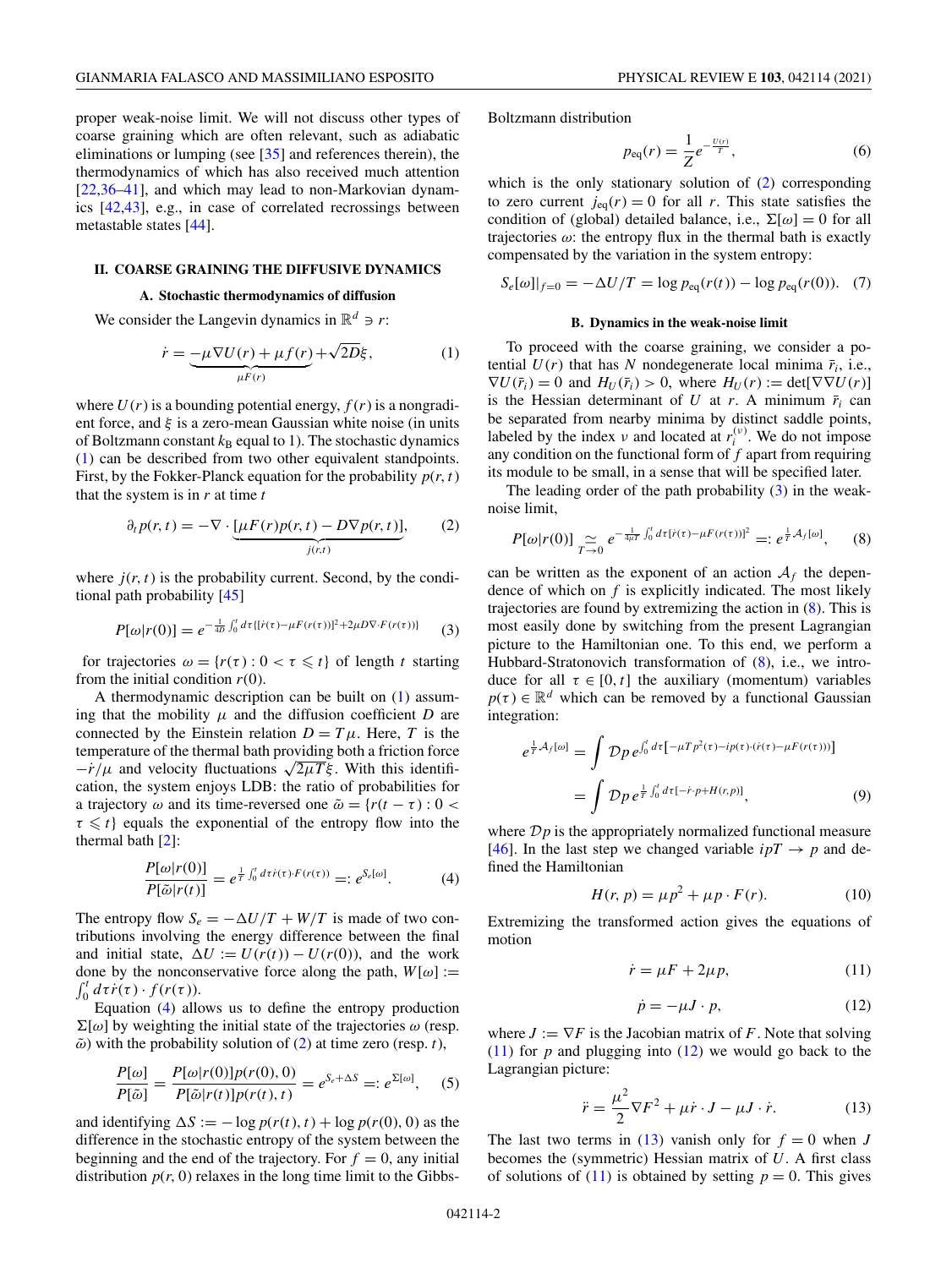<span id="page-2-0"></span>the Langevin equation [\(1\)](#page-1-0) at  $T = 0$ , which we call the deterministic (or noiseless, or relaxational) dynamics. To identify a second class of solutions we note that all fluctuating trajectories that pass arbitrarily close to the fixed points of the deterministic dynamics  $\dot{x} = F$ , i.e., approach the manifold  $p = 0$ , are characterized by  $H = 0$ . This follows from setting  $p = 0$  in [\(10\)](#page-1-0) and recalling that *H* is a constant of motion. For  $f = 0$ , the condition  $H = 0$  yields the solution  $p = \mu \nabla U$ (in addition to  $p = 0$ ) for initial conditions in a neighborhood of  $\bar{r}_i$ , which inserted in [\(11\)](#page-1-0) gives the fluctuating trajectory  $\dot{r} = \mu \nabla U.$ 

We then define the basin of attraction  $B_i$  as the set of initial conditions  $r(0)$  for which the deterministic dynamics

$$
\dot{r}^{\downarrow} = -\mu \nabla U(r^{\downarrow}) \tag{14}
$$

has the long time solution  $\lim_{t\to\infty} r^{\downarrow}(t) = \bar{r}_i$ . This timedependent solution  $r^{\downarrow}(t)$  of (14) nullifies the equilibrium action  $A_{eq} := A_f|_{f=0}$ , i.e.,  $A_{eq}|_{r^{\downarrow}} = 0$ . This means that in the limit  $T \to 0$  and for  $f = 0$  it corresponds to the most probable trajectory with initial condition  $r(0)$  and final condition  $\bar{r}_i$ . The time-reversed trajectory solution of

$$
\dot{r}^{\uparrow} = \mu \nabla U(r^{\uparrow}) \tag{15}
$$

also maximizes  $\mathcal{A}_{eq}$  (which takes the value of the Arrhenius factor  $\mathcal{A}_{eq}|_{r^{\uparrow}} = - \int dr^{\uparrow} \cdot \nabla U = -\Delta U$  and corresponds to the most likely fluctuating path leading from  $\bar{r}_i$  to  $r(0)$ , called the instanton  $[47-51]$ . The definition of coarse-grained states only in terms of the potential *U*, and not of the entire force field *F*, will be *a posteriori* motivated.

The resulting picture is the following: Under the assumptions that  $T \to 0$  and  $f \to 0$  the dynamics consists of rare excursions along  $r^{\uparrow}$  out of the basins of attraction  $B_i \subset \mathbb{R}^d$ relative to the minima  $\bar{r}_i$ , followed by fast intrawell relaxations along  $r^{\downarrow}$  and negligibly small fluctuations around the minima. Namely, the diffusion process [\(1\)](#page-1-0) is well approximated by a jump process with transition rates  $k_{ji}^{(v)}$  that are the inverse mean escape time from the domain  $B_i$  to  $B_j$  through the saddle point at  $r_i^{(\nu)}$  [\[52,53\]](#page-6-0):

$$
\frac{1}{k_{ji}^{(v)}} := \inf \left\{ t \geq 0 \, : \, r(t) = r_i^{(v)} \right\}.
$$
 (16)

Note that  $k_{ji}^{(v)}$  is zero if *i* and *j* cannot be reached from the unstable manifolds of the saddle ν. The Fokker-Planck equation [\(2\)](#page-1-0) is thus coarse grained accordingly into the master equation

$$
\frac{d}{dt}\varrho_i(t) = \sum_{\nu} \sum_{j=1}^N \left[ k_{ij}^{(\nu)} \varrho_j(t) - k_{ji}^{(\nu)} \varrho_i(t) \right],\tag{17}
$$

for the occupation probability  $\rho_i(t) := \int_{B_i} dr \, p(r, t)$  of the basin  $B_i$  [\[54\]](#page-6-0).

#### **C. Calculation of the transition rates ratio**

To set up a proper expansion valid for weak noise and small forcing, we provisionally rescale the temperature  $T = \epsilon_T T'$ and the nonconservative field  $f = \epsilon_f f'(r)$ , explicitly introducing the small adimensional parameters  $\epsilon_f \ll \epsilon_T \ll 1$ , with the quantities  $T'$  and  $f'(r)$  being of order  $O(1)$ . At leading

order in  $1/\epsilon_T$ , the transition rate  $k_{ji}^{(\nu)}$  is given by the probability of reaching the saddle  $r_i^{(v)}$  in infinite time starting from the attractor  $\bar{r}_i$  [\[53\]](#page-6-0):

$$
k_{ji}^{(v)} = \lim_{t \to \infty} p(r_i^{(v)}, t | \bar{r}_i, 0) = p_i(r)|_{r = r_i^{(v)}}, \tag{18}
$$

where  $p(r_i^{(v)}, t | \bar{r}_i, 0)$  is the solution of [\(2\)](#page-1-0) with initial condition  $p(r, 0) = \delta(\bar{r}_i)$  in the limit  $T \to 0$ . Note that the end point of the transition probability in (18) can be any position along the deterministic trajectory leading from the saddle  $r_i^{(v)}$  to the minimum  $\bar{r}_i$ , since this additional relaxation has zero action. The long time limit in  $(18)$  entails that the weak-noise transition probability converges to the (quasi-)stationary probability within the basin of attraction  $B_i \ni r$ , denoted  $p_i(r)$  [\[55\]](#page-6-0). To obtain  $k_{ji}^{(v)}$ , we write  $p_i(r)$  as an integral over solutions of [\(1\)](#page-1-0) starting from the local equilibrium  $p_{eq,i}(r(0))$  and ending in *r* after an infinite relaxation time:

$$
p_i(r) = \lim_{t \to \infty} \int \mathcal{D}\omega \, p_{\text{eq},i}(r(0)) P[\omega | r(0)] \delta(r(t) - r). \tag{19}
$$

The probability  $p_{eq,i}$  is the local weak-noise approximation of the equilibrium distribution [\(6\)](#page-1-0),

$$
p_{\text{eq},i}(r) \simeq \sqrt{\frac{H_U(\bar{r}_i)}{(2\pi T' \epsilon_T)^d}} e^{-\frac{1}{T'\epsilon_T}[U(r)-U(\bar{r}_i)]} \quad r \in B_i,
$$
 (20)

corresponding to a Gaussian approximation for the partition function  $Z$  in  $B_i$ . We then expand the path probability  $P[\omega|r(0)]$  in [\(8\)](#page-1-0) keeping only terms up to order  $O(1/\epsilon_T, \epsilon_f/\epsilon_T)$ :

$$
P[\omega|r(0)] \simeq P_{\text{eq}}[\omega|r(0)] \bigg[ 1 + \frac{\epsilon_f}{2T'\epsilon_T} \int_0^t d\tau (\dot{r} + \nabla U) \cdot f' \bigg]. \tag{21}
$$

Here,  $P_{eq}[\omega|r] := P[\omega|r]|_{f=0} = e^{\frac{1}{T} \mathcal{A}_{eq}[\omega]}$  is the equilibrium path probability starting from *r*.

Plugging  $(21)$  into  $(19)$  and using the reversibility of the equilibrium paths, as given by Eq.  $(7)$ , we integrate over timereversed trajectories  $\tilde{\omega}$  (which we rename  $\omega$ ). This results in fixing the initial position,  $r(0) = r$ , and reversing the sign of the velocity:

$$
p_i(r) \simeq \lim_{t \to \infty} \int \mathcal{D}\omega \, p_{\text{eq},i}(r(0)) \delta(r(0) - r)
$$
  
 
$$
\times P_{\text{eq}}[\omega | r(0)] \bigg[ 1 + \frac{\epsilon_f}{2T'\epsilon_T} \int_0^t d\tau(-\dot{r} + \nabla U) \cdot f' \bigg]
$$
  
= 
$$
p_{\text{eq},i}(r) \bigg[ 1 - \frac{\epsilon_f}{T'\epsilon_T} \int_0^\infty d\tau \langle \dot{r} \cdot f' \rangle_{\text{eq}} \bigg]
$$
(22)

$$
\simeq p_{\text{eq},i}(r)e^{-\frac{\epsilon_f}{T'\epsilon_T}\int_0^\infty d\tau \langle \dot{r} \cdot f' \rangle_{\text{eq}}},\tag{23}
$$

where  $\langle \dots \rangle_{\text{eq}} := \int \mathcal{D}\omega \dots P_{\text{eq}}[\omega|r]$ . To get rid of the product  $\nabla U \cdot f'$  and obtain (22), we used the identity

$$
\int_0^t d\tau \langle \dot{r} \cdot f' \rangle_{\text{eq}} = -\int_0^t d\tau \langle \nabla U \cdot f' \rangle_{\text{eq}},\tag{24}
$$

which follows from expanding the normalization condition  $\int \mathcal{D}\omega P[\omega|r] = 1$ . Namely, integrating both sides of (21) over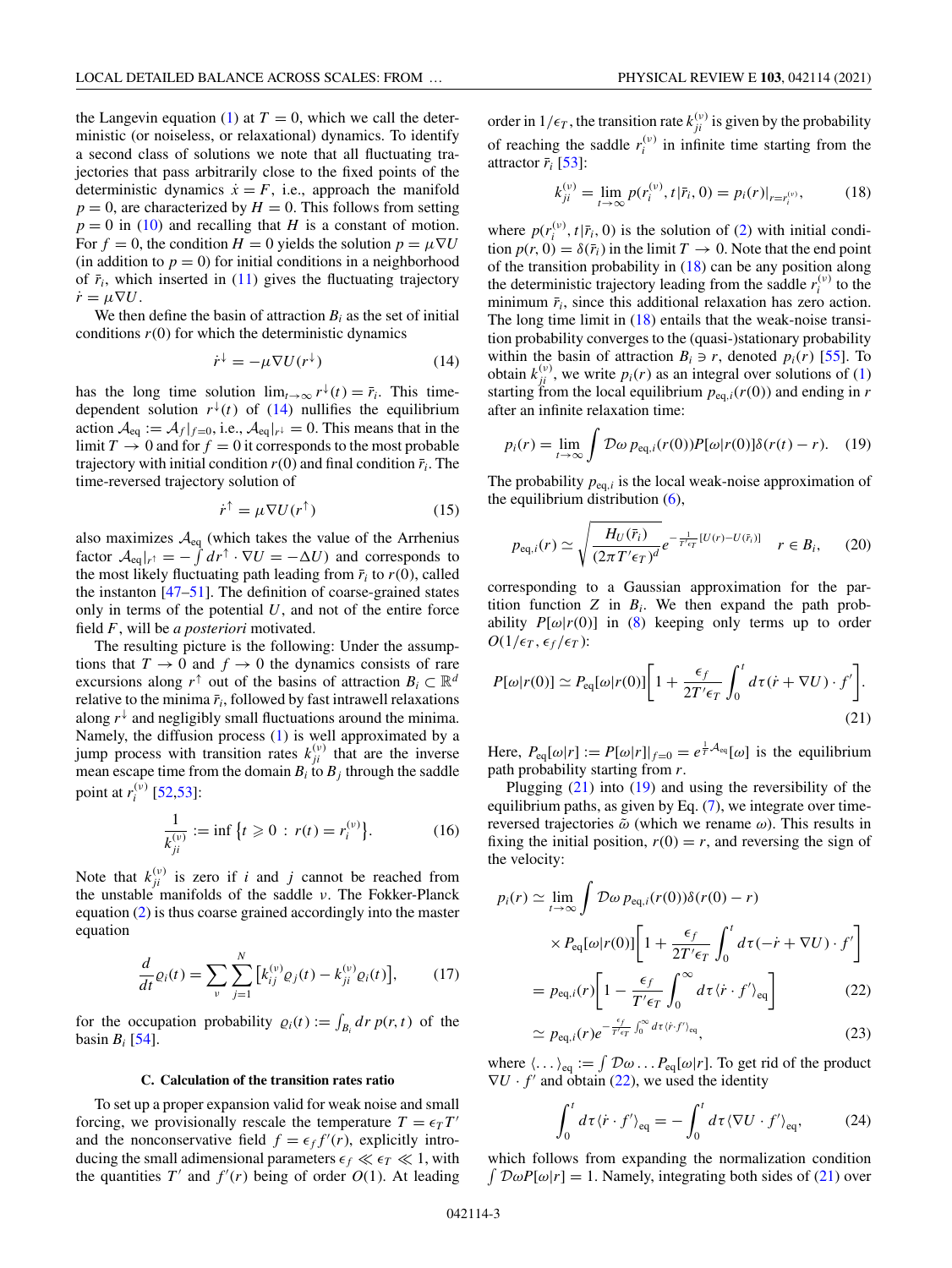<span id="page-3-0"></span>all trajectories that start in  $r(0) = r$  and consistently neglecting higher orders than  $O(\epsilon_f/\epsilon_T)$ , we obtain

$$
1 = \underbrace{\int \mathcal{D}\omega P_{\text{eq}}[\omega|r]}_{=1} + \frac{\epsilon_f}{2T'\epsilon_T} \int \mathcal{D}\omega P_{\text{eq}}[\omega|r] \int_0^t d\tau(\dot{r} + \nabla U) \cdot f'
$$

which gives  $(24)$ .

To evaluate [\(23\)](#page-2-0), we use the fact that  $\epsilon_T$  is small and thus a saddle point approximation can be carried out. Therefore, the average in  $(23)$  is dominated by a single trajectory, i.e., the relaxation trajectory  $r^{\downarrow}(t)$ , solution of [\(14\)](#page-2-0), leading from *r* to the minimum  $\bar{r}_i$ , and the associated action  $\mathcal{A}_{eq}$  of which is zero:

$$
\int_0^\infty d\tau \langle \dot{r} \cdot f' \rangle_{\text{eq}} = \int_r^{\bar{r}_l} f' \cdot dr^\downarrow \underbrace{e^{\frac{\mathcal{A}_{\text{eq}}[r^\downarrow(t)]}{\epsilon_T T'}}}_{=1} = -\int_{\bar{r}_l}^r f' \cdot dr^\uparrow. \tag{25}
$$

Thanks to the reversibility of equilibrium dynamics,  $(25)$  can also be seen as the work performed by the nongradient force along the instanton, i.e., the most likely fluctuating path from the minimum  $\bar{r}_i$  to  $r$ . Therefore, retaining terms up to order  $O(1/\epsilon_T, \epsilon_f/\epsilon_T)$  and using [\(20\)](#page-2-0), [\(21\)](#page-2-0) can be approximated by

$$
p_i(r) \simeq p_{\text{eq},i}(r)e^{\frac{1}{T}\int_{\tilde{r}_i}^r f \cdot dr^{\dagger}}
$$
  
= 
$$
\sqrt{\frac{H_U(\bar{r}_i)}{(2\pi T)^d}}e^{[-U(r)+U(\bar{r}_i)+\int_{\tilde{r}_i}^r f \cdot dr^{\dagger}]/T} \quad r \in B_i,
$$
 (26)

where we reabsorbed the bookkeeping parameters  $\epsilon_T$  and  $\epsilon_f$ .

Eventually, plugging  $(26)$  into  $(18)$ , we obtain the ratio between the transition rates involving nearby basins of attraction:

$$
\frac{k_{ji}^{(\nu)}}{k_{ij}^{(\nu)}} = e^{[-U(\bar{r}_j) + U(\bar{r}_i) - T(S_i - S_j) + W_{ji}^{(\nu)})/T}.
$$
\n(27)

In the LDB  $(27)$ , two thermodynamic objects appear which pertain to the coarse-grained description. First, the entropy of the coarse-grained state *i*

$$
S_i := -\frac{1}{2}\log H_U(\bar{r}_i),\tag{28}
$$

which is (up to an irrelevant constant shift) the Shannon entropy of the equilibrium probability [\(6\)](#page-1-0) under a Gaussian approximation around the minimum  $\bar{r}_i$ . Note that (28) appears as well in the Eyring-Kramers formula for the transition rate at  $f = 0$  [\[34\]](#page-6-0), but its correspondence to the coarsegrained entropy of the state is rarely appreciated. Second, the jump bias

$$
W_{ji}^{(\nu)} := \int_{\bar{r}_i}^{r_i^{(\nu)}} f(r^{\uparrow}) \cdot dr^{\uparrow} + \int_{r_i^{(\nu)}}^{\bar{r}_j} f(r^{\downarrow}) \cdot dr^{\downarrow}, \qquad (29)
$$

which is the work done by *f* along the most probable path from  $\bar{r}_i$  to  $\bar{r}_j$  through  $r_i^{(v)}$ , i.e., the instanton to the saddle point followed by the relaxational dynamics. Equation (27) is the coarse-grained analog of [\(4\)](#page-1-0), with the only difference that the energy of the diffusive dynamics is replaced by the free energy of the discrete states:

$$
\mathcal{F}_i := U(\bar{r}_i) - TS_i. \tag{30}
$$



FIG. 1. Contour plot of the potential energy (31) with the shear force field *f* of the main text superimposed. Thanks to the parity symmetry, the local detailed balance can be verified by comparing the transition rates out of the basin of attraction of only one minimum.

### **III. ILLUSTRATIVE EXAMPLE**

To exemplify our result, we consider the dynamics [\(1\)](#page-1-0) in  $\mathbb{R}^2 \ni r = (x, y)$  with the double-well potential

$$
U(x, y) = 0.1(x2y2 - 10x2 + x4 + y4 - 4.5y2 + 0.1x4y4)
$$
\n(31)

and the nonconservative force  $f(x, y) = (\epsilon_f y, 0)$  which represents a shear of intensity  $\epsilon_f$  (see Fig. 1). The symmetric potential has  $N = 2$  minima,  $\bar{r}_1 \simeq (2.24, 0)$  and  $\bar{r}_2 \simeq (-2.24, 0)$ , connected by two saddle points  $r^{(1)} = (1.5, 0)$  and  $r^{(2)} =$  $(-1.5, 0)$  (see Fig. 1). Since [\(1\)](#page-1-0) is invariant under a parity transformation  $r \mapsto -r$ , the LDB (27) can be evaluated focusing only on the transition rates out of one minimum, say  $\bar{r}_1$ , through the saddle points  $r^{(1)}$  and  $r^{(2)}$ , namely,

$$
\frac{k_{12}^{(1)}}{k_{21}^{(1)}} = \frac{k_{21}^{(2)}}{k_{21}^{(1)}} = e^{W_{21}^{(2)}/T} = e^{2\frac{\epsilon_f}{T} \int_0^\infty y^\dagger(t) \dot{x}^\dagger(t) dt}.
$$
 (32)

Here,  $x^{\uparrow}(t)$  and  $y^{\uparrow}(t)$  are the components of the instanton starting from  $\bar{r}_1$  and ending in  $r^{(2)}$ , which equal by symmetry the relaxation path from  $r^{(2)}$  to  $\bar{r}_2$ . The formula (32) is expected to hold for  $W_{21}^{(2)} \ll T \ll U(r^{(2)}) - U(\bar{r}_1)$ . However, the comparison with the results of numerical integrations of [\(1\)](#page-1-0) shows (see Fig. [2\)](#page-4-0) the qualitative agreement with the theory even at moderate values of noise strength and shear work,  $[\dot{U}(r^{(2)}) - U(\bar{r}_1)]/T \simeq 10$  and  $W_{21}^{(2)}/T \lesssim 0.4$ , respectively. This example indicates that the assumptions we employed in our derivations are only sufficient but may not be necessary at all in many specific cases. In particular, the global smallness of the nonconservative field *f* might be nonessential and could possibly be replaced by a local condition (e.g., in a neighborhood of the most probable trajectories) of weak forcing.

### **IV. DISCUSSION OF THE WEAK FORCING CONDITION**

Our derivation hinges on the formal conditions of weak noise and weak forcing in the form  $\epsilon_f \ll 1$ ,  $\epsilon_T \ll 1$ , and  $\epsilon_f/\epsilon_T \ll 1$ . Physically, as shown in the previous example, these requirements correspond to a small thermal energy with respect to the energy barrier, i.e.,  $T \ll U(r_i^{(v)}) - U(\bar{r}_i)$ , and a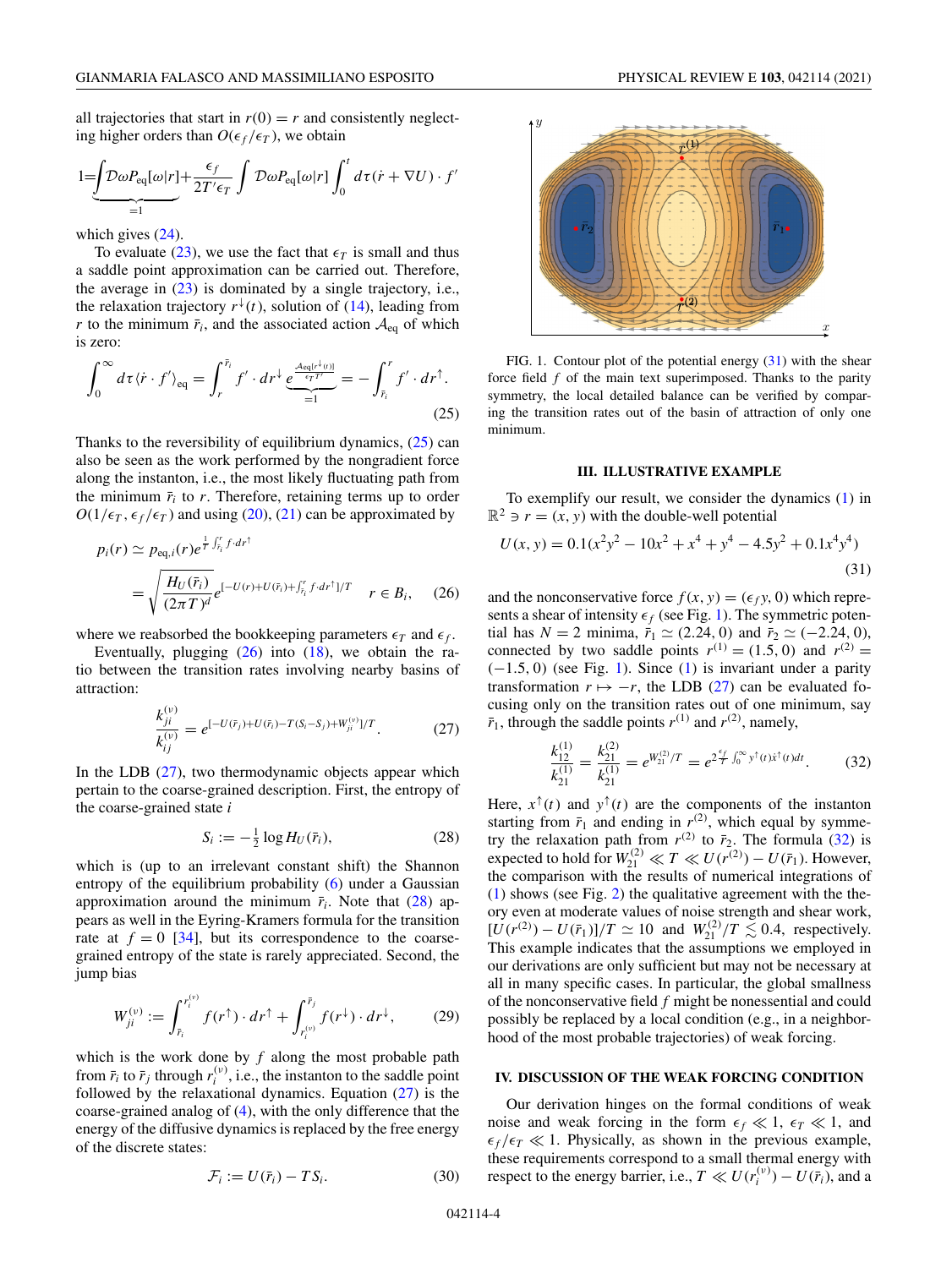<span id="page-4-0"></span>comparatively smaller nonconservative work, i.e.,  $W_{ji}^{(v)} \ll T$ . The order in which we apply these conditions, i.e., first expanding in  $\epsilon_f$  and only later in  $\epsilon_T$ , is crucial. This can be inspected by comparing with [\[50\]](#page-6-0), where the local weak-noise stationary distribution

$$
p_i(r) = \sqrt{\frac{H_{\phi_i}(\bar{r}_i)}{(2\pi T)^d}} e^{-\frac{1}{T}[\phi_i(r) - \phi_i(\bar{r}_i)] + \int_0^\infty dt \mu \nabla \cdot \ell(r_f^\uparrow(t))},\tag{33}
$$

valid for  $r \in B_i$ , was derived taking into account subexponential corrections and arbitrarily large *f*. In (33),  $\phi_i$  is the so called quasipotential obtained by evaluating the action  $A_f$  in [\(3\)](#page-1-0) on the forced instanton  $r_f^{\uparrow}(t)$ , i.e., the path starting in  $\bar{r}_i$  and ending in  $r \in B_i$  which maximizes  $A_f$ ;  $\ell := (\nabla \phi_i + F)$  is the drift field tangent to the level sets of  $\phi_i$ ;  $H_{\phi_i}(\bar{r}_i)$  is the Hessian determinant of  $\phi_i$  in  $\bar{r}_i$ .

In our approach, the first expansion in  $\epsilon_f \ll 1$  of the trajectory probability, leading to  $(23)$ , allows us to discard any nonequilibrium contribution to the instanton. This is equivalent, when taking the second expansion in  $\epsilon_T \ll 1$ , that is the saddle point approximation [\(25\)](#page-3-0), to replace  $r_f^{\uparrow}(t)$  with  $r^{\uparrow}(t)$ in the calculation of  $\phi_i$  and  $\ell(r_f^{\uparrow}(t))$  in (33). This yields the quasipotential

$$
\phi_i(r) = U(r) - \epsilon_f \int_{\bar{r}_i}^r f' \cdot dr^\uparrow, \tag{34}
$$

which implies  $H_{\phi_i} = H_U + O(\epsilon_f)$ ,  $\ell = O(\epsilon_f)$ , and so our Eq. [\(26\)](#page-3-0).

Note that if we exchanged the order of the limits or we included higher order terms in  $\epsilon_f$ , we would not be able to obtain the LDB for the log ratio of the transition rates without additional assumptions. On one hand,  $\phi_i$  and  $\log H_{\phi_i}(\bar{r}_i)$ would still represent a local potential for the dynamics [\[56\]](#page-6-0) and a Gaussian approximation of the Shannon entropy of state *i*, respectively. But, on the other hand,  $\nabla \cdot \ell$  would not have any straightforward thermodynamic interpretation. In fact,  $\ell$  can be written as either the (local) orthogonal decomposition of  $F = -\nabla \phi_i + \ell$ , i.e.,  $\nabla \phi_i \cdot \ell = 0$ , or the leading order of the stationary velocity in probability space, i.e.,  $\ell(r) = \lim_{\epsilon_T \to 0} \frac{j(r)}{p(r)}$  [\[50,57\]](#page-6-0). It remains to be seen whether these dynamic and probabilistic viewpoints entail any

corresponding thermodynamic notion.

We conclude noting that a straightforward extension exists to the case of potentials  $U(r, \lambda(t))$  that depend on time through a prescribed protocol  $\lambda(t)$  [\[58,59\]](#page-6-0). The variations of *U* should take place on time scales much larger than the largest equilibration time within basins, preserve the number *N* of minima, and be consistent with the assumptions of weak noise, i.e.,  $U(r_i^{(v)}, \lambda(t)) - U(\bar{r}_i, \lambda(t)) \gg T$  for all *i* and *t*. Under this condition, the escape events take place in a fixed force field, and the variations of the potential happen quasistatically while the system fluctuates in a minimum  $\bar{r}_i$ . Thus, our derivation can be replicated as is and the LDB [\(27\)](#page-3-0) acquires a parametric dependence on time through  $U(r, \lambda(t))$ .

# **V. TOWARDS A THERMODYNAMIC PATH THROUGH SCALES**

The approach outlined in this paper is suitable to be replicated whenever [\(17\)](#page-2-0) can be further coarse grained onto a more reduced set of states. This often happens when an additional large parameter exists that induces a new strong separation of time scales through a new weak-noise limit (see Fig. [3\)](#page-5-0). Consider the case of a large state space,  $N \to \infty$ , so that a continuous variable  $R = i/N$  can be introduced. If the microscopic energy *U* is such that the nonzero transition rates behave asymptotically as  $k_{ji}^{(v)} \sim k^{(v)}(R)$  with  $k^{(v)}(R)$  of order *O*(*N*), the stationary probability scales as  $N\varrho_i = \rho(R)$  ∼  $e^{-N\psi(R)}$  and thus concentrates on the minima  $I = 1, \ldots, M$  of the quasipotential  $\psi(R)$  [\[60\]](#page-6-0), which at zero forcing equals the free-energy "density"  $\mathfrak{F}(R) = \lim_{N \to \infty} \mathcal{F}_i/N$ . The long time dynamics is a Markov jump process between such minima with transition rates  $K_{JI}$  estimated in analogy with  $(18)$  as

$$
K_{JI} = \rho_I(R)|_{R=R_I^{(v)}}.\tag{35}
$$



FIG. 2. Left: The ratio of transition rates as function of the work over temperature  $W_{12}^{(2)}/T$ , predicted by the theory (solid) and measured by numerical solutions of [\(1\)](#page-1-0) obtained by the Heun scheme with  $\mu = 1$  and  $T = 0.2$ . For each  $\epsilon_f \in [0, 0.03]$ , the time-dependent log ratio of the number of transition events across the two saddles was averaged over  $10^4$  trajectories with at most  $10^5$  time steps of size  $\Delta t = 10^{-2}$ . The procedure is repeated  $n \leq 10$  times to obtain *n* long-time averages, the mean of which is taken to represent  $k_{12}^{(1)}/k_{21}^{(1)}$ . Error bars denote the standard deviation. Inset: An instance of the log ratio of the number of transition events across the two saddles as a function of time for  $\epsilon_f = 0.02$ . The solid line indicates the long-time average. Right: Projection on the *x* axis of a typical transition path from simulations at  $\epsilon_f = 0.01$  (dots) and the equilibrium instanton  $x^{\uparrow}(t)$ , i.e., the solution of [\(15\)](#page-2-0) (solid), employed in the calculation of [\(32\)](#page-3-0).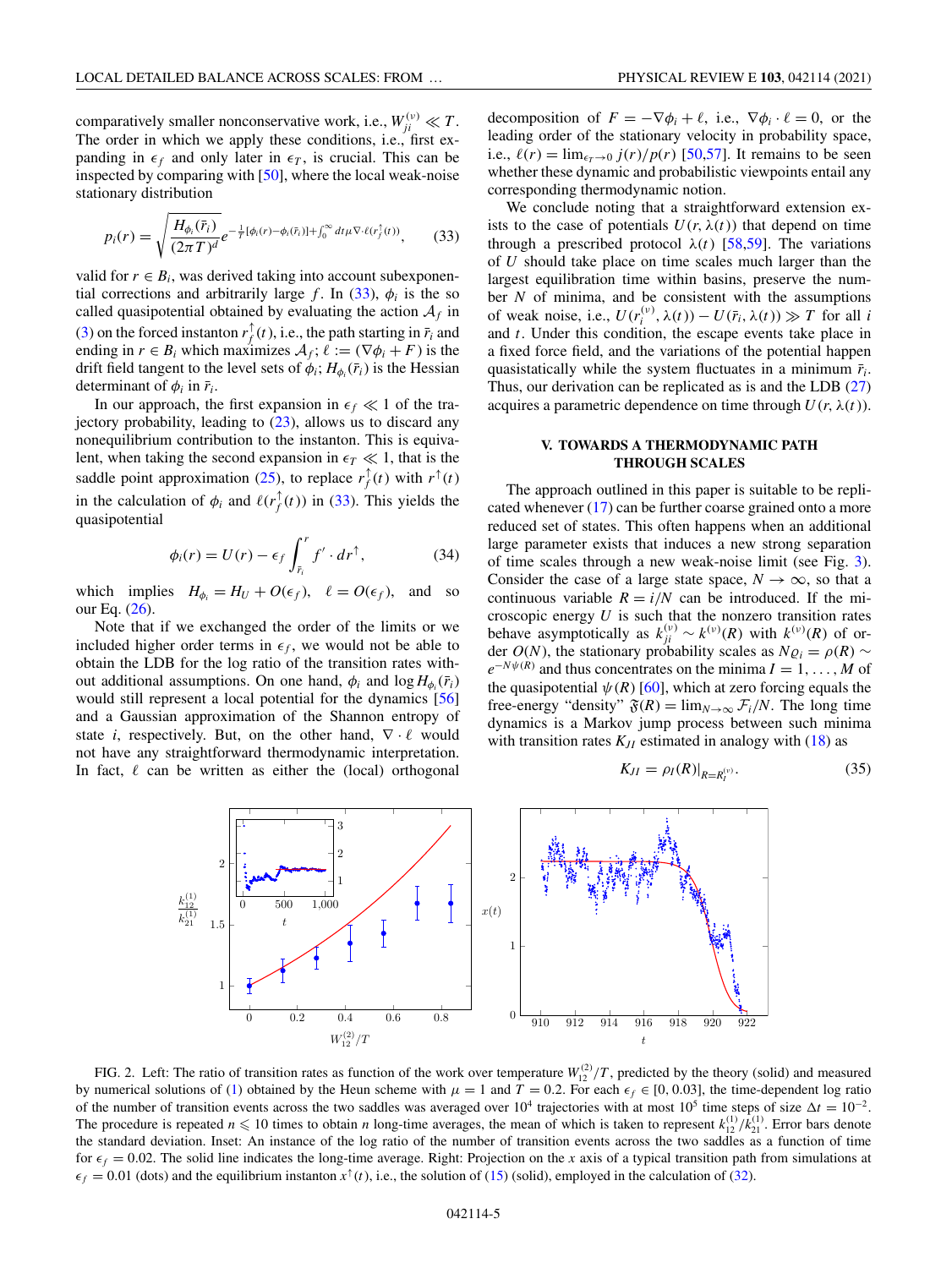<span id="page-5-0"></span>

FIG. 3. Schematic representation of consecutive coarse-graining levels. Diffusion in a rouged energy landscape superimposed to a small nonconservative force  $f$  behaves at low temperatures as a Markov jump process with transitions rates  $k_{ji}$  between the nearby basins of attraction of the energy minima. For a large number of attractors *N* the state space becomes again continuous. Nevertheless, if transition rates scale as *N* another weak-noise limit exists that singles out a further reduced set of states with Markovian transition rates *KJI*.

Here  $\rho_I(R)$  is the local stationary solution of the (weak-noise) continuous-space limit of [\(17\)](#page-2-0), i.e., the solution of

$$
0 = \sum_{\nu} \left[ k^{(\nu)} \left( R - \frac{\varepsilon^{(\nu)}}{N} \right) \rho \left( R - \frac{\varepsilon^{(\nu)}}{N} \right) - k^{(\nu)}(R) \rho(R) \right]
$$

$$
\approx \sum_{\nu} [(e^{\varepsilon^{(\nu)} \cdot \partial_R \psi(R)} - 1) k^{(\nu)}(R)] \tag{36}
$$

where  $\varepsilon^{(v)}$  equals the distance between *i* and *j* if connected by the saddle  $\nu$ , and zero otherwise. Equation (36) is a timeindependent Hamilton-Jacobi equation for the position *R* and momentum  $\partial_R \psi(R)$  [\[48,60\]](#page-6-0). This is very analogous to what was discussed in Sec. [II](#page-1-0) for low-temperature diffusion. Note that  $(36)$  cannot be consistently expanded in a power series in  $\varepsilon^{(\nu)}$  and thus truncated as a Fokker-Planck equation unless  $\varepsilon^{(v)}$  is infinitesimal and  $\sum_{v} \varepsilon^{(v)} k^{(v)}$  and  $\sum_{v} \varepsilon^{(v)} k^{(v)}$  are of the same order [\[61\]](#page-6-0).

As already done for the diffusive dynamics, [\(35\)](#page-4-0) can be obtained by expanding around equilibrium (i.e.,  $W_{ji}^{(v)} = 0$  for all *i*, *j*, and *v*) the path integral for the trajectory  $\omega$  =  $\{(i(\tau), v(\tau)) : 0 < \tau \leq t\},\$ 

$$
P[\omega|i(0)] = \left(\prod_{\alpha} k_{i(t_{\alpha})i(t_{\alpha}^{-})}^{v(t_{\alpha})}\right) e^{\int_{0}^{t} d\tau \sum_{j=1}^{N} k_{ji(\tau)}} \qquad (37)
$$

where  $t_{\alpha}$  labels the transition times [\[62\]](#page-6-0), and by taking the leading order in *N*. Repeating the very same steps of Eqs.  $(19)$ – $(26)$  with  $(3)$  replaced by  $(37)$  leads to the LDB

$$
\frac{K_{JI}}{K_{IJ}} = \frac{K_{JI}}{K_{IJ}}\bigg|_{W_{ij}^{(v)}=0} e^{\mathcal{W}_{JI}/T}
$$
\n(38)

where  $W_{JI} = \lim_{N \to \infty} \langle \sum_{\alpha} W_{i(t_{\alpha}) i(t_{\alpha}^{-})}^{v(t_{\alpha})} \delta(R(0) - I) \rangle$ . The nonequilibrium correction in (38) is the (mean) work along the most probable trajectory connecting the macrostate *I* to *J*, which are minima of the free energy  $\mathfrak{F}(R)$ . Such path can be more easily found by a path integral representation of the probability (37) [\[48\]](#page-6-0). It is formally analogous to the nonequilibrium correction in  $(27)$  since in both cases a first order expansion around equilibrium for the (local) stationary probability of states was performed, which is universally determined by the dissipative part of the dynamics [\[63,64\]](#page-6-0). This suggests that LDB should persist whenever nonconservative forces are small on the scale we wish to apply the coarse graining.

#### **VI. CONCLUSIONS**

In this paper we have showcased a general method to coarse grain a diffusive dynamics with weak noise and small nonconservative forces into a jump process that satisfies local detailed balance. The method extends to master equations corresponding to determinist dynamics in the zero-noise limit, thanks to the universality of the first order expansion around equilibrium. The important next step is to generalize this approach to finite forcing *f* (resp.  $W_{ji}^{(\nu)}$ ) where reduced states *i* (resp. *I*) are genuine nonequilibrium ones, which require continuous dissipation to be sustained. Namely, they emerge as local minima of the quasipotential  $\phi$  (resp.  $\psi$ ) and cannot be anticipated by the sole knowledge of an underlying energy  $U(r)$  (resp. free energy  $\mathcal{F}_i$ ) [\[65\]](#page-6-0). In order to describe the thermodynamics of transitions between them we expect to give up the LDB unless special conditions are met, i.e., to renounce the idea that thermodynamics is fully determined by the state dynamics, and to derive coarse-grained dynamical equations for the entropy production and other thermodynamic observables.

### **ACKNOWLEDGMENTS**

This research was funded by the European Research Council project NanoThermo (ERC-2015-CoG Agreement No. 681456).

- [1] K. Sekimoto, *Stochastic Energetics*, Lecture Notes in Physics, Vol. 799 (Springer, New York, 2010).
- [2] U. Seifert, [Rep. Prog. Phys.](https://doi.org/10.1088/0034-4885/75/12/126001) **75**, 126001 (2012).
- [3] C. Van den Broeck and M. Esposito, [Physica A](https://doi.org/10.1016/j.physa.2014.04.035) **418**, 6 (2015).

<sup>[4]</sup> [R. J. Harris and G. M. Schütz,](https://doi.org/10.1088/1742-5468/2007/07/P07020) J. Stat. Mech. (2007) P07020.